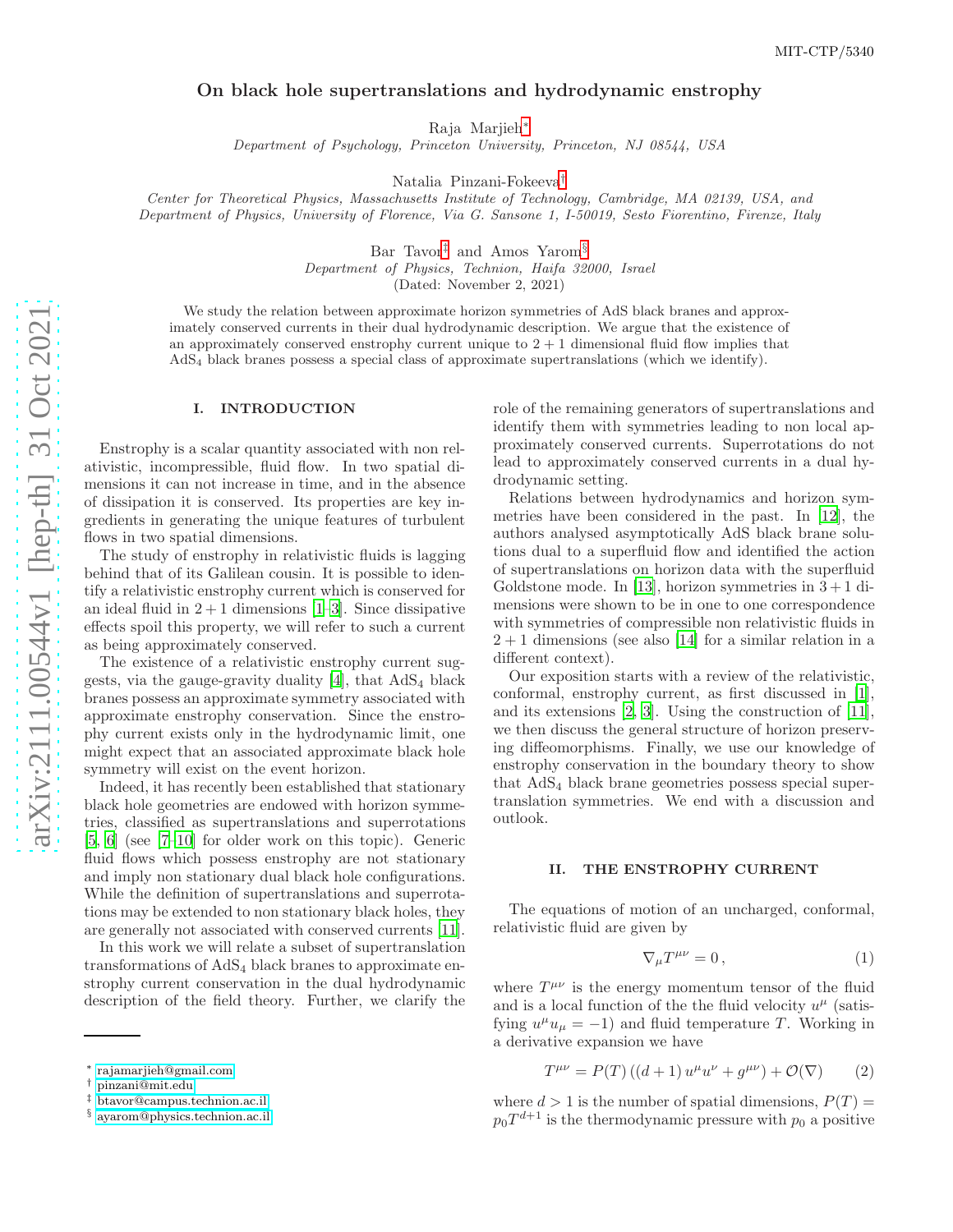For any function  $q$  which satisfies

<span id="page-1-1"></span>
$$
u^{\mu}\nabla_{\mu}g = \mathcal{O}(\nabla^{[g]+2}),\tag{3}
$$

we may construct the current

<span id="page-1-5"></span>
$$
J_g^{\mu} = g p_0 (d+1) T^d u^{\mu}
$$
 (4)

which satisfies

<span id="page-1-0"></span>
$$
\nabla_{\mu}J^{\mu}_{g} = \mathcal{O}(\nabla^{[g]+2}).\tag{5}
$$

In obtaining [\(5\)](#page-1-0) we have used that  $\nabla_{\mu}(T^du^{\mu}) = \mathcal{O}(\nabla^2)$ as a result of the equations of motion [\(1\)](#page-0-4) expanded in derivatives. The particular choice of the overall constant  $p_0(d+1)$  will become clear shortly.

A naive power counting argument would suggest that  $\nabla_{\mu}J^{\mu}_{g}$  is of the same order as g plus one in a derivative expansion. Instead,  $(5)$  implies that it is order g plus two. In other words, it is conserved at least to leading order in a derivative expansion. In what follows we will refer to  $J_g^{\mu}$  as an approximately conserved current.

We often require conserved currents to be local in the hydrodynamic variables, in this case  $u^{\mu}$  and T. While there are many non local solutions to [\(3\)](#page-1-1), local solutions are more difficult to come by. Clearly,  $g = 1$ , or any constant for that matter, is a solution to [\(3\)](#page-1-1). For such solutions we obtain

<span id="page-1-2"></span>
$$
J_1^{\mu} = su^{\mu} \tag{6}
$$

with  $s = \frac{\partial P}{\partial T}$  the entropy density. Approximate conservation of  $J_1^{\mu}$  coincides with the leading order equation of motion and implies conservation of entropy in the absence of dissipation.

Another solution to [\(3\)](#page-1-1) which is local in the hydrodynamic variables is given by

$$
g = \frac{\Omega_{\alpha\beta}\Omega^{\alpha\beta}}{s^2},\tag{7}
$$

with

$$
\Omega_{\mu\nu} = \partial_{\mu} (T u_{\nu}) - \partial_{\nu} (T u_{\mu}), \qquad (8)
$$

and is valid only in  $2 + 1$  spacetime dimensions. The associated current

$$
J^{\mu}_{\frac{\Omega^2}{s^2}} = \frac{\Omega_{\alpha\beta}\Omega^{\alpha\beta}}{s}u^{\mu} \tag{9}
$$

is the relativistic enstrophy current [\[1](#page-4-0)[–3\]](#page-4-1), and its associated charge is referred to as enstrophy. Of course, if g solves  $(3)$  so do powers of g, and we find a set of conserved currents,

<span id="page-1-3"></span>
$$
J_{\left(\frac{\Omega^2}{s^2}\right)^n}^{\mu} = \left(\frac{\Omega_{\alpha\beta}\Omega^{\alpha\beta}}{s^2}\right)^n su^{\mu}.
$$
 (10)

When  $n = 0$ , the above expression reduces to the entropy current  $(6)$ . The currents  $(6)$  and  $(10)$  comprise the only known local solutions to [\(3\)](#page-1-1).

We note in passing that in a non relativistic, incompressible fluid the charges  $\int (\omega_{ij}\omega^{ij})^n d^2x$ , with  $\omega_{ij} =$  $\partial_i v_i - \partial_i v_i$  and  $v_i$  the velocity field, are conserved in the inviscid limit. The former integral with  $n = 1$  is referred to as the total enstrophy. Once dissipative effects are included, the total enstrophy decreases in time. This property, together with energy conservation, leads to an inverse energy cascade in 2+1 dimensional incompressible non relativistic turbulent flows whereby energy is transferred from small to large scales [\[15](#page-4-12)]. Whether similar statements can be made for relativistic fluids is yet an open problem.

#### III. HORIZON SYMMETRIES AND CHARGES

An extensive analysis of horizon symmetries and charges was carried out in [\[11\]](#page-4-7). In what follows we summarize the essential ingredients of [\[11\]](#page-4-7) required for this work. Consider a spacetime  $\mathcal M$  with metric  $g_{ab}$  and event horizon N whose topology is  $\mathcal{Z} \times \mathbb{R}$  with  $\mathbb{R}$  a null direction. We refer to  $Z$  as the base space of  $N$ . In the case of an asymptotically  $AdS_{d+2}$  black brane,  $\mathcal Z$  has topology  $\mathbb{R}^d$ . Let us denote the pullback to the horizon by  $\Pi_i^a$  so that  $g_{ij} = \Pi_j{}^b \Pi_j{}^b g_{ab}$  is the induced metric on the event horizon. Since  $N$  is null,  $g_{ij}$  is not invertible. We denote the pullback from  $\mathcal N$  to the base space  $\mathcal Z$  by  $\Pi_A{}^i$ so that the induced metric on Z is  $g_{AB} = \prod_{A}^{a} \prod_{B}^{b} g_{ab}$ where  $\Pi_{A}{}^{a} = \Pi_{A}{}^{i} \Pi_{i}{}^{a}$ . Since  $\mathcal{Z}$  is spacelike,  $g_{AB}$  is invertible. In what follows we will consistently use  $a, b, \ldots$ for indices on  $\mathcal{M}, i, j, \ldots$  for indices on  $\mathcal N$  and  $A, B, \ldots$ for indices on  $Z$ . Later, when we will focus on asymptotically AdS spaces, we will introduce indices  $\mu$ ,  $\nu$ , ... on the asymptotic boundary of the spacetime.

We denote by  $\ell^i$  a representative vector field generating null geodesics along the null direction  $\mathbb R$  of  $\mathcal N$ , and by  $\ell^{\overline{a}}$ an extension of it to all of  $M$ . We define the non affinity parameter  $\kappa$  via

<span id="page-1-4"></span>
$$
\ell^a \nabla_a \ell^b \Big|_{\mathcal{N}} = \kappa \ell^b \Big|_{\mathcal{N}},\tag{11}
$$

where, as usual,  $\nabla_a$  is the covariant derivative on M. We also denote a null cotangent vector on  $\mathcal N$  by  $n_i$  and normalize it and its extension to M such that  $n_a \ell^a = -1$ .

We will often need to go back and forth between tangent vectors on  $\mathcal M$  (or  $\mathcal N$ ) and tangent vectors on  $\mathcal N$ (or  $\mathcal{Z}$ ). For instance, suppose that  $v^a \in T(\mathcal{M})$  satisfies  $v^a \ell_a \Big|_{\mathcal{N}} = 0$  (recall that  $\ell_a$  is the normal to  $\mathcal{N}$ ). Then, we may always define a unique  $v^i \in T(\mathcal{N})$  such that  $v^a w_a \Big|_{\mathcal{N}} = v^i \Pi_i^a w_a$  for any  $w_a \in T^*(\mathcal{M})$ . To simplify our notation we will write

$$
v^a \partial_a \cong v^i \partial_i . \tag{12}
$$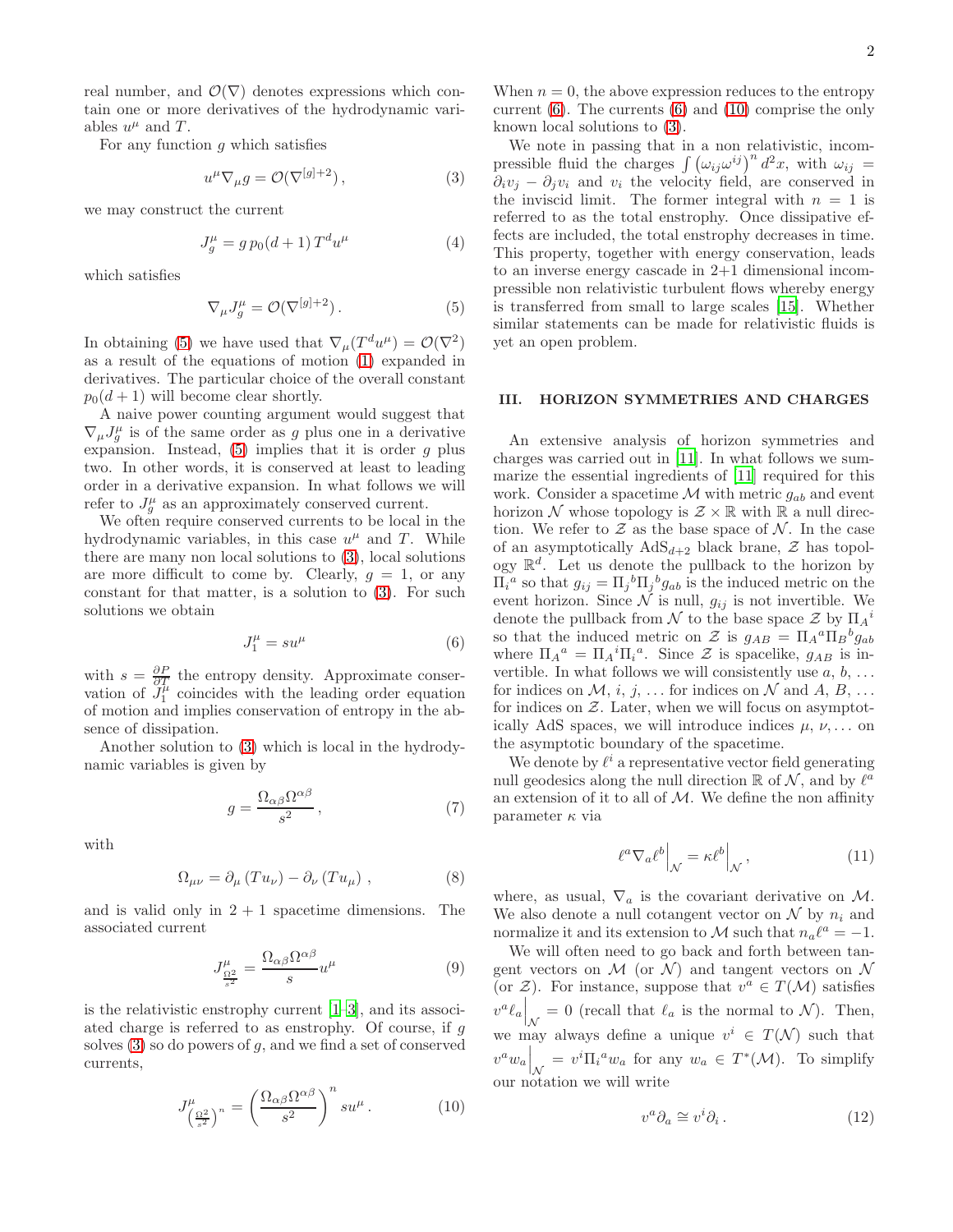An infinitesimal coordinate transformation  $\chi = \chi^i \partial_i$  is referred to as a generator of a horizon preserving diffeomorphism if

<span id="page-2-0"></span>
$$
\pounds_{\chi}\ell^{i} = \beta \ell^{i}, \qquad \pounds_{\chi}\kappa = (\beta \kappa + \pounds_{\ell}\beta), \tag{13}
$$

with  $\beta$  a function on N. The first equation in [\(13\)](#page-2-0) is an infinitesimal version of a rescaling of the null vector  $\ell^i \partial_i$ (which does not have a well defined length due to the fact that it's null). The second equation in [\(13\)](#page-2-0) corresponds to a shift in the non affinity parameter resulting from a rescaling of  $\ell^a \partial_a$ , c.f., [\(11\)](#page-1-4).

The generator  $\chi^i$  can be naturally decomposed into a component parallel to  $\ell^i$  and a component orthogonal to it,

<span id="page-2-4"></span>
$$
\chi^i \partial_i = X^i \partial_i + f \ell^i \partial_i, \qquad (14)
$$

with  $X^{i}n_{i} = 0$ . With this decomposition equation [\(13\)](#page-2-0) reads

$$
\mathcal{L}_{\ell} X^{i} \propto \ell^{i},
$$
  

$$
\mathcal{L}_{\ell} (\mathcal{L}_{\ell} + \kappa) f + X^{i} \mathcal{L}_{\ell} (\mathcal{L}_{\ell} + \kappa) n_{i} + \mathcal{L}_{X} \kappa = 0.
$$
 (15)

It is tempting to refer to a horizon symmetry associated with  $X^i$  as a superrotation and to a horizon symmetry associated with  $f\ell^i$  as a supertranslation. Note, however, that the distinction between the two is dependent on the choice of  $n_i$ . In [\[11\]](#page-4-7) it was shown, using an explicit construction, that there exists an  $n_i$  for which

<span id="page-2-10"></span>
$$
\mathcal{L}_{\ell}(\mathcal{L}_{\ell} + \kappa) n_i + \partial_i \kappa = 0.
$$
 (16)

With this choice of  $n_i$ , equations [\(15\)](#page-2-1) can be shown to reduce to

<span id="page-2-2"></span>
$$
\mathcal{L}_{\ell}(\mathcal{L}_{\ell} + \kappa) f = 0.
$$
 (17)

One may refer to the supertranslations and superrotations obtained using the  $n_i$  which leads to [\(17\)](#page-2-2) as canonical supertranslations and superrotations.

One of the results of [\[11\]](#page-4-7) is that, in the absence of matter, we can associate to each such  $\chi$  a Wald-Zoupas charge,  $Q_{\chi}$ , which is conserved whenever the horizon is stationary. Operatively, for each generator  $\chi$  we define a current  $q_{\chi}^{i}$  satisfying

<span id="page-2-5"></span>
$$
q^j_\chi = \left(\chi^i \mathcal{K}_i{}^j - \theta \chi^j - \beta \ell^j\right) . \tag{18}
$$

Here  $\beta$  is associated with the scaling of  $\ell^i$  under  $\chi^j$  as in [\(13\)](#page-2-0),  $\mathcal{K}_i^j$  denotes the Weingarten map

$$
\mathcal{K}_i{}^j \partial_j \cong \Pi_i{}^a \nabla_a \ell^b \partial_b , \qquad (19)
$$

and  $\theta$  is the expansion associated with  $\ell^i$ ,

$$
\theta = \nabla_i \ell^i = \frac{1}{\sqrt{|g_{AB}|}} \partial_i \left( \sqrt{|g_{AB}|} \ell^i \right) . \tag{20}
$$

It is straightforward though somewhat tedious to compute the divergence of  $q_{\chi}^{i}$ . Recall that the Weingarten map satisfies

<span id="page-2-3"></span>
$$
\ell^i \mathcal{K}_i^j = \kappa \ell^j \,, \qquad \mathcal{K}_i^j g_{jk} = \frac{1}{2} \pounds_\ell g_{ik} \,. \tag{21}
$$

The expression on the right hand-side of the second equality is the second fundamental form on  $\mathcal{N}, K_{ij} =$  $\frac{1}{2}\mathcal{L}_{\ell}g_{ij}$ . It is orthogonal to  $\ell^{i}$  allowing us to write

$$
K_{ij} = \frac{\theta}{d}g_{ij} + \Sigma_{ij}
$$
 (22)

where  $\Sigma_{ij}dx^idx^j \cong \Sigma_{AB}dx^Adx^B$  is symmetric and traceless,  $\Sigma_{AB}g^{AB} = 0$ . Thus, the most general expression for  $\mathcal{K}_i{}^j$  satisfying [\(21\)](#page-2-3) is

<span id="page-2-6"></span>
$$
\mathcal{K}_i{}^j = \omega_i \ell^j + S_i{}^j \quad , \tag{23}
$$

where

$$
S_i{}^j dx^i \partial_j \cong \left(\frac{\theta}{d} \delta_A{}^B + \Sigma_A{}^B\right) dx^A \partial_B ,\qquad (24)
$$

<span id="page-2-1"></span>and

$$
\omega_i = -\kappa n_i dx^i + \Omega_i dx^i \tag{25}
$$

is the rotation one form (sometimes also referred to as the extrinsic curvature one form) with  $\Omega_i dx^i \cong \Omega_A dx^A$ the normal fundamental form on  $Z$ .

Inserting [\(14\)](#page-2-4) into [\(18\)](#page-2-5), using [\(13\)](#page-2-0) to evaluate  $\beta$  in [\(18\)](#page-2-5), and also inserting the decomposition [\(23\)](#page-2-6) into [\(18\)](#page-2-5), one finds

<span id="page-2-8"></span><span id="page-2-7"></span>
$$
q^i_{\chi} = q_{\chi} \ell^i + X^j S_j{}^i - \theta X^i , \qquad (26)
$$

where

$$
q_{\chi} = (\mathcal{L}_l f + kf - \theta f) + X^i(\omega_i + \mathcal{L}_l n_i) . \tag{27}
$$

Taking the divergence of [\(26\)](#page-2-7) we find

$$
\nabla_i q_X^i = \mathcal{L}_{\ell} \left( \mathcal{L}_{\ell} + \kappa \right) f + X^i \mathcal{L}_{\ell} \left( \mathcal{L}_{\ell} + \kappa \right) n_i + \mathcal{L}_X \kappa \n+ X^i \left( \mathcal{L}_{\ell} \omega_i - \partial_i \kappa \right) + \nabla_j \left( X^i \Sigma_i^j \right) \n- \theta \left( f(\theta - \kappa) - X^i (\omega_i + \mathcal{L}_{\ell} n_i) \right) - f \mathcal{L}_{\ell} \theta \quad (28) \n- \nabla_i \left( \theta X^i \right) \left( 1 - \frac{1}{d} \right).
$$

Note that the first line on the right hand-side of [\(28\)](#page-2-8) vanishes if  $\chi^i$  is a generator of a horizon preserving diffeomoprhism, cf. [\(15\)](#page-2-1).

If the event horizon is stationary, that is, there exists an  $\alpha$  such that  $\tau^a = e^{\alpha} \ell^a$  is a Killing vector near the horizon

<span id="page-2-9"></span>
$$
\mathcal{L}_{\tau}g_{ab}\Big|_{\mathcal{N}}=0\,,\qquad\nabla_{c}\mathcal{L}_{\tau}g_{ab}\Big|_{\mathcal{N}}=0\,,\tag{29}
$$

then

$$
K_{ij} = \mathcal{L}_{\ell} g_{ij} = e^{-\alpha} \mathcal{L}_{\tau} g_{ij} = 0, \qquad (30)
$$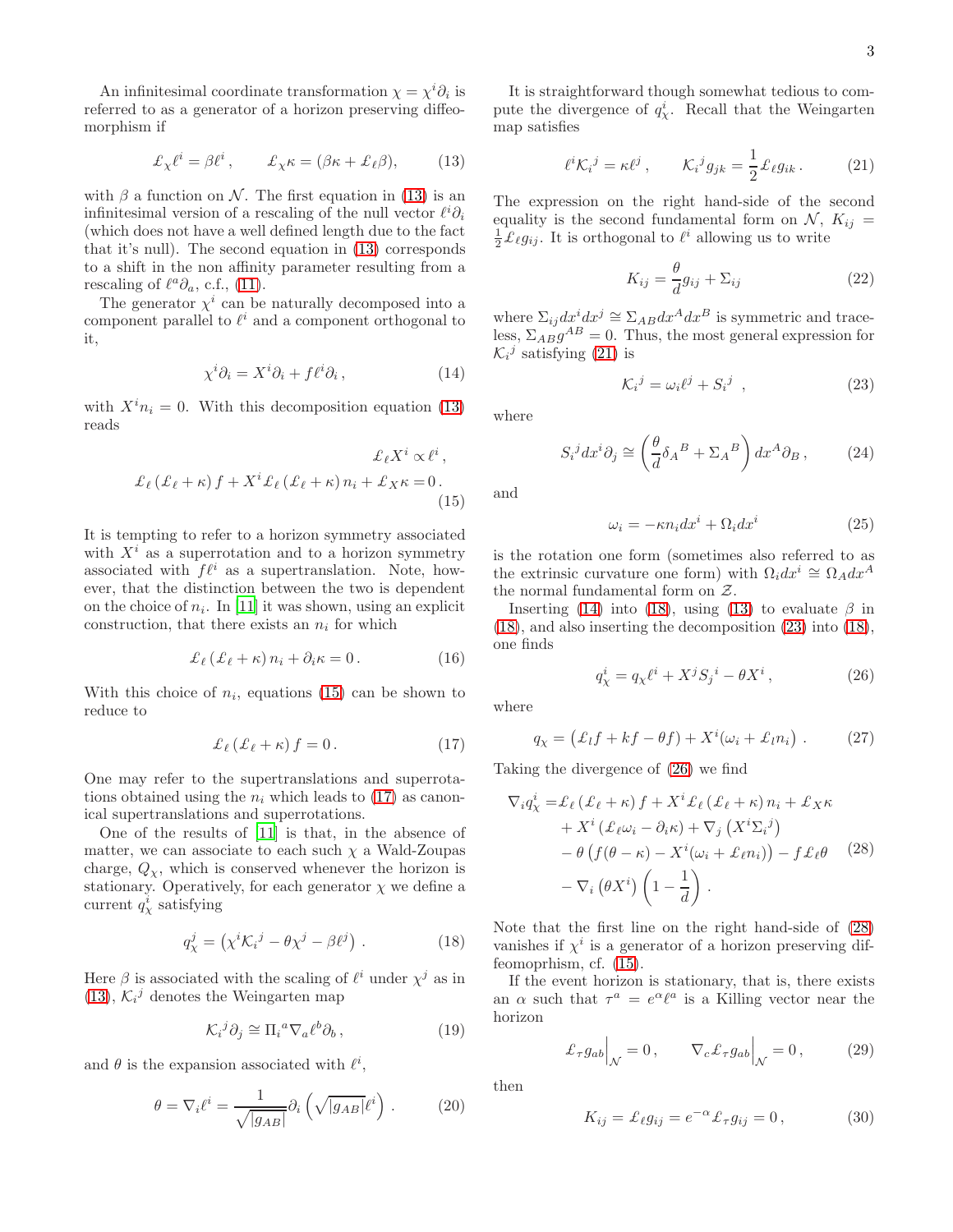so that  $\Sigma_{ij} = 0$  and  $\theta = 0$ . In addition, using

$$
\nabla_a \nabla_b \tau_c \Big|_{\mathcal{N}} = -R_{bca}{}^d \tau_d \Big|_{\mathcal{N}} \tag{31}
$$

(which results from [\(29\)](#page-2-9)), we find that  $\mathcal{L}_{\tau} \nabla_a \tau^b \Big|_{\mathcal{N}} = 0$ implying

<span id="page-3-0"></span>
$$
\mathcal{L}_{e^{\alpha}\ell} \left( \omega_i + \nabla_i \alpha \right) = 0. \tag{32}
$$

Further, using the zeroth law of black holes (for stationary horizons) [\[16\]](#page-4-13), we have

<span id="page-3-1"></span>
$$
\partial_i \left( e^{\alpha} \left( \kappa + \pounds_{\ell} \alpha \right) \right) = 0. \tag{33}
$$

Putting together [\(32\)](#page-3-0) and [\(33\)](#page-3-1) we find

$$
\mathcal{L}_{\ell}\omega_i - \partial_i \kappa = 0, \qquad (34)
$$

independent on  $\alpha$ . Thus,  $\nabla_i q^i_{\chi} = 0$  for stationary horizons as long as  $\xi$  is a supertranslation or superrotation (or a combination thereof).

#### IV. ENSTROPHY AND SUPERTRANSLATIONS

In an asymptotically AdS geometry, there exist stationary black brane solutions characterized by a uniform Hawking temperature,  $T$ , and a constant center of mass velocity  $u^{\mu}$  relative to an observer at infinity. Here greek indices  $\mu$ ,  $\nu$ , denote coordinates on the boundary of AdS space. As discussed in detail in [\[4](#page-4-2)], it is possible to perturb these black brane solutions in a derivative expansion where one assumes that derivatives of  $T$  and  $u^{\mu}$  are small relative to  $T$ . The perturbative solution to the Einstein equations takes the form

$$
g_{ab}dx^a dx^b = -r^2 h(r)u_\mu u_\nu dx^\mu dx^\nu + r^2 P_{\mu\nu} dx^\mu dx^\nu
$$
  

$$
-2u_\mu dx^\mu dr + \mathcal{O}(\nabla),
$$
 (35)

where  $T$  and  $u^{\mu}$  are constrained to satisfy

<span id="page-3-2"></span>
$$
\nabla_{\mu} (T^d u^{\mu}) = \mathcal{O}(\nabla^2), \qquad Tu^{\nu} \nabla_{\nu} u_{\mu} - P^{\nu}_{\mu} \nabla_{\nu} T = \mathcal{O}(\nabla^2)
$$
\n(36)

with  $\nabla_{\mu}$  a covariant derivative in Minkowski space,  $P_{\mu\nu} = \eta_{\mu\nu} + u_{\mu}u_{\nu}$ , and

$$
h = 1 - \left(\frac{4\pi T}{(d+1)r}\right)^{d+1}.
$$
 (37)

Incidentally, [\(36\)](#page-3-2) correspond to the hydrodynamic equations  $(1)$  (see [\[4](#page-4-2)]).

The location of the event horizon for the geometry [\(35\)](#page-3-3) is given by

$$
r = \frac{4\pi T}{d+1} + \mathcal{O}(\nabla). \tag{38}
$$

Here and in the remainder of this section we will use the coordinates  $x^{\mu}$  to parameterize the horizon. It now follows that

$$
\ell^i \partial_i = u^\mu \partial_\mu + \mathcal{O}(\nabla) \tag{39}
$$

and also

$$
\kappa = 2\pi T + \mathcal{O}(\nabla). \tag{40}
$$

We will also choose,

$$
n_i dx^i = u_\mu dx^\mu + \mathcal{O}(\nabla). \tag{41}
$$

(Note that this choice of  $n_i$  satisfies [\(16\)](#page-2-10) to leading order in a derivative expansion.) With this parameterization we find that  $\Omega_A = \mathcal{O}(\nabla)$  and that

$$
\Sigma_i{}^j dx^i \partial_j = \frac{1}{2} \sigma_\mu{}^\nu dx^\mu \partial_\nu + \mathcal{O}(\nabla^2) \,, \tag{42}
$$

where  $\sigma_{\mu\nu}$  is the shear tensor for a fluid with velocity  $u^{\mu}$ ,

$$
\sigma^{\mu\nu} = P^{\mu\alpha} P^{\nu\beta} \left( \nabla_{\alpha} u_{\beta} + \nabla_{\beta} u_{\alpha} \right) - \frac{2}{d} P^{\mu\nu} \nabla_{\alpha} u^{\alpha} \,. \tag{43}
$$

With our choice of parameterization we find that the Einstein equations take the form

<span id="page-3-4"></span>
$$
\theta = \mathcal{O}(\nabla^2), \qquad (\pounds_{\ell}\omega_i - \partial_i \kappa) \Pi_A^i = \mathcal{O}(\nabla^2). \qquad (44)
$$

Suppose that  $\chi^i$  is a supertranslation  $(X^i = 0)$  and that f is order  $\mathcal{O}(\nabla^{[f]})$  in a derivative expansion. In this case  $q_{\chi}^{i}$  is also  $\mathcal{O}(\nabla^{[f]})$  but

$$
\nabla_i q_{fu}^i = \mathcal{O}\left(\nabla^{[f]+2}\right) \tag{45}
$$

on account of the equation of motion [\(44\)](#page-3-4). Thus, supertranslations lead to an approximately conserved current in the derivative expansion. Superrotations will not lead to approximately conserved currents owing to the fact that  $\nabla_i q_X^i = \mathcal{O}(\nabla^{[X]+2})$  but  $q_X^i = \mathcal{O}(\nabla^{[X]+1})$ .

In a derivative expansion the supertranslation constraint, [\(15\)](#page-2-1), reads

<span id="page-3-5"></span>
$$
\mathcal{L}_u(\kappa f) = \mathcal{O}(\nabla^{[f]+2})\tag{46}
$$

<span id="page-3-3"></span>and the resulting current is

$$
q_{fu}^{i}\partial_{i} = \kappa f u^{\mu}\partial_{\mu} . \tag{47}
$$

The divergence of  $q_{fu}^{i}$  is given, in our current coordinate system, by

$$
\nabla_i q_{fu}^i = \frac{1}{T^d} \partial_i \left( T^d q_{fu}^i \right) , \qquad (48)
$$

where the factors of  $T<sup>d</sup>$  come from the measure on the spatial section of the horizon. We are guaranteed that  $q_{fu}^{i}$ is approximately conserved provided that [\(46\)](#page-3-5) is satisfied which implies that the divergence of

<span id="page-3-6"></span>
$$
J_f^{\mu} = T^d \kappa f u^{\mu} \tag{49}
$$

in Minkowski space will approximately vanish.

Equation [\(49\)](#page-3-6) and its approximate conservation repro-duces [\(5\)](#page-1-0) once we identify  $J_f^{\mu}$  in [\(49\)](#page-3-6) with  $J_g^{\mu}$  in [\(4\)](#page-1-5). Thus, approximate enstrophy conservation is a result of a particular set of supertranslations on the horizon of AdS<sup>4</sup> black branes which are local in the black hole temperature and center of mass velocity,  $T$  and  $u^{\mu}$ . Likewise, approximate entropy conservation is a result of horizon supertranslations of  $AdS_{d+2}$  black branes with  $f = c/\kappa$ , (with  $c$  a constant).